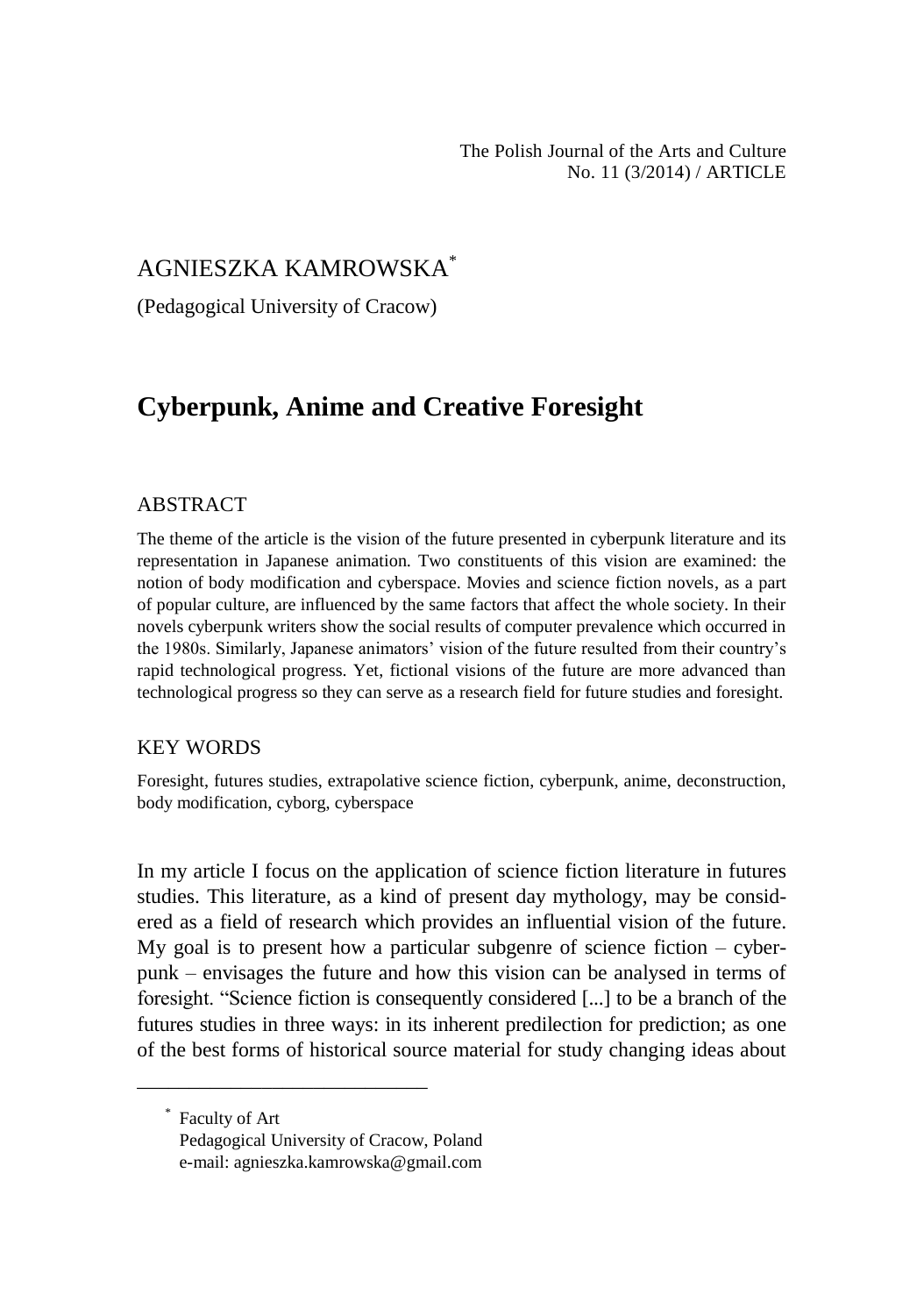the future; and simply as a way of involving students in academic speculation about the future"<sup>1</sup>. Because of its inherent predilection for prediction, extrapolative science fiction literature is particularly constructive as a research field for future studies. Deconstruction of science fictive texts aims to reveal the constituents of the fictional vision of the future.

"The genre of science fiction [SF] is a product of late nineteenth- and early twentieth-century attempts to understand, shape and control the social environment. Despite its self-cultivated association with the hard sciences […] its true relatives are social sciences for its most central theme is the impact of scientific advance upon society"<sup>2</sup>. Alvin Toffler in his groundbreaking book *Future Shock* (1970) claims that science fiction literature serves to acclimatise us to the future and calls it "the sociology of future"<sup>3</sup>. But science fiction's influence resides not only within the realm of its readers' imagination, but also in the minds of scientists and politicians. By so doing it helps to create real objects and inventions, as well as imaginary worlds. The most widely known example of such a practice is the communication satellite that was at first described in 1945 by science fiction writer Arthur C. Clarke, and constructed seventeen years later by NASA scientists inspired by Clarke's text. "Science and SF are useful emblems of the real and the possible. The Reagan administration began the Strategic Defense Initiative primarily because of input from SF writers"<sup>4</sup> . Also the name of the *Star Wars* military project initiated by the Reagan administration was named after the famous SF films created by George Lucas.

# CYBERPUNK MOVEMENT

From a wide variety of science fiction subgenres, cyberpunk has been recognised as a particularly future-oriented brand in extrapolative science fiction. In cyberpunk novels, the notion of technology is the crucial element that constitutes its vision of the future. This theme also belongs to the most important branches of existing foresight programs. As a literary movement, cyberpunk also signifies an original attitude towards the future, derived from a post-

<sup>&</sup>lt;sup>1</sup> F. Mendlesohn, E. James, *Fiction and the Future*, [in:] *The Knowledge Base of Future Studies, Vol. 1. Foundations*, ed. R. Slaughter, Kew 1996, p. 148.

 $2$  Ibidem.

<sup>3</sup> A. Toffler, *Future Shock*, New York 1990.

<sup>4</sup> G. Benford, *Science Fiction, Rhetoric, and Realities: Words to the Critic*, [in:] *Fiction 2000. Cyberpunk and the Future of Narrative*, eds. T. Shippey, G. Slusser, Athens, London 1992, p. 224.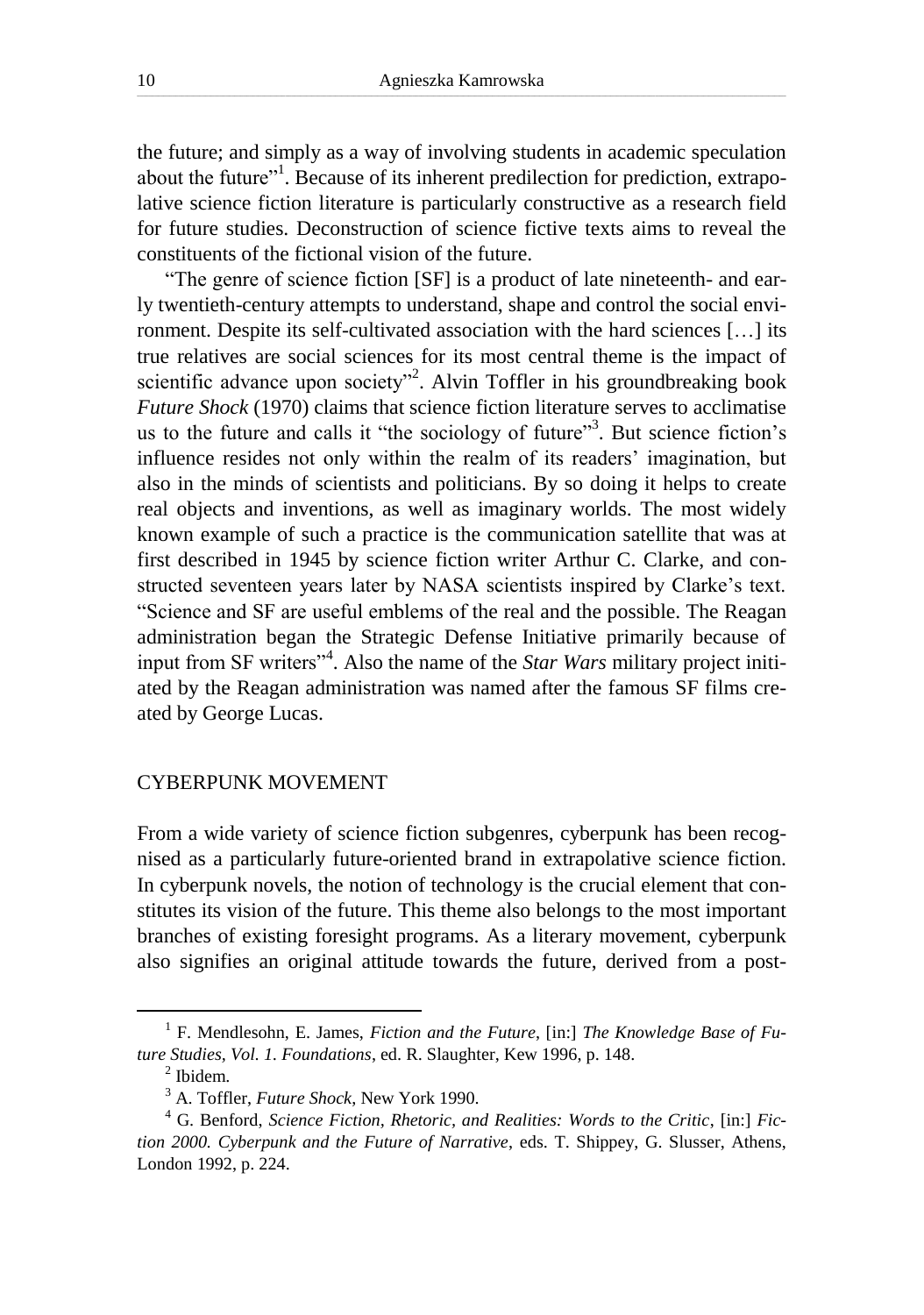modern paradigm. This paradigm is represented by the statement that the future has imploded into the present. Such a statement may be described by the words of J.G. Ballard, who in the introduction to his novel *Crash* wrote: "The future is ceasing to exist, devoured by all-voracious present. We have annexed the future into present, as merely one of those manifold alternatives open to us<sup>55</sup>. By describing the near-future, cyberpunk writers seem to share Ballard's point of view.

Cyberculture, an environment saturated by electronic technology, and its fictional representation in cyberpunk compels us to reassess drastically ideas of time, reality, materiality, community and space. The gap between the present and the future becomes narrower and narrower, as the futuristic fantasies of classic science fiction turn out to be integral parts of here-and-now<sup>6</sup>.

Another reason for analysing the cyberpunk subgenre in terms of futures studies is that its visions of the future, to some extent, were created with reference to the current state of scientific research. "Cyberpunk, with all its criticism, shows a future we might reasonably expect, and shows people successfully coping, surviving, and manipulating it"<sup>7</sup>. Moreover, cyberpunk emerged in the 1980s, a decade of technological revolution, when hi-tech gadgets ceased to reside within the realm of sterile laboratories or military research centres. The available computing power had been doubling since the middle of the seventies. Due to the miniaturisation of electronic components, computers became smaller and cheaper. Consequently, the idea of a personal computer emerged. The advancement of computers has begun and they have found their way into offices and homes, becoming part of the daily routine.

The cyberpunks are very much a product of the technological explosion of the 1980s with its proliferation of media, computers, and new technology. Their work is heavily influenced by the saturation of culture and everyday life through science, technology and consumer culture and their writing presents an overlapping of the realms of hightech and popular mass culture<sup>8</sup>.

<sup>5</sup> J. G. Ballard, *Crash*, London 1995, p. 4.

<sup>6</sup> D. Cavallaro, *Cyberpunk and Cyberculture. Science Fiction and the Work of William Gibson*, London, New Brunswick NJ 2000, p. xi.

<sup>7</sup> J. Gordon, *Yin and Yang Duke It Out*, [in:] *Storming the Reality Studio. A Casebook of Cyberpunk and Postmodern Science Fiction*, ed. L. McCaffery, Durham, London 1991, p. 200.

<sup>8</sup> D. Kellner, *Media Culture: Cultural Studies, Identity and Politics Between the Modern and the Postmodern*, New York 1995, p. 303.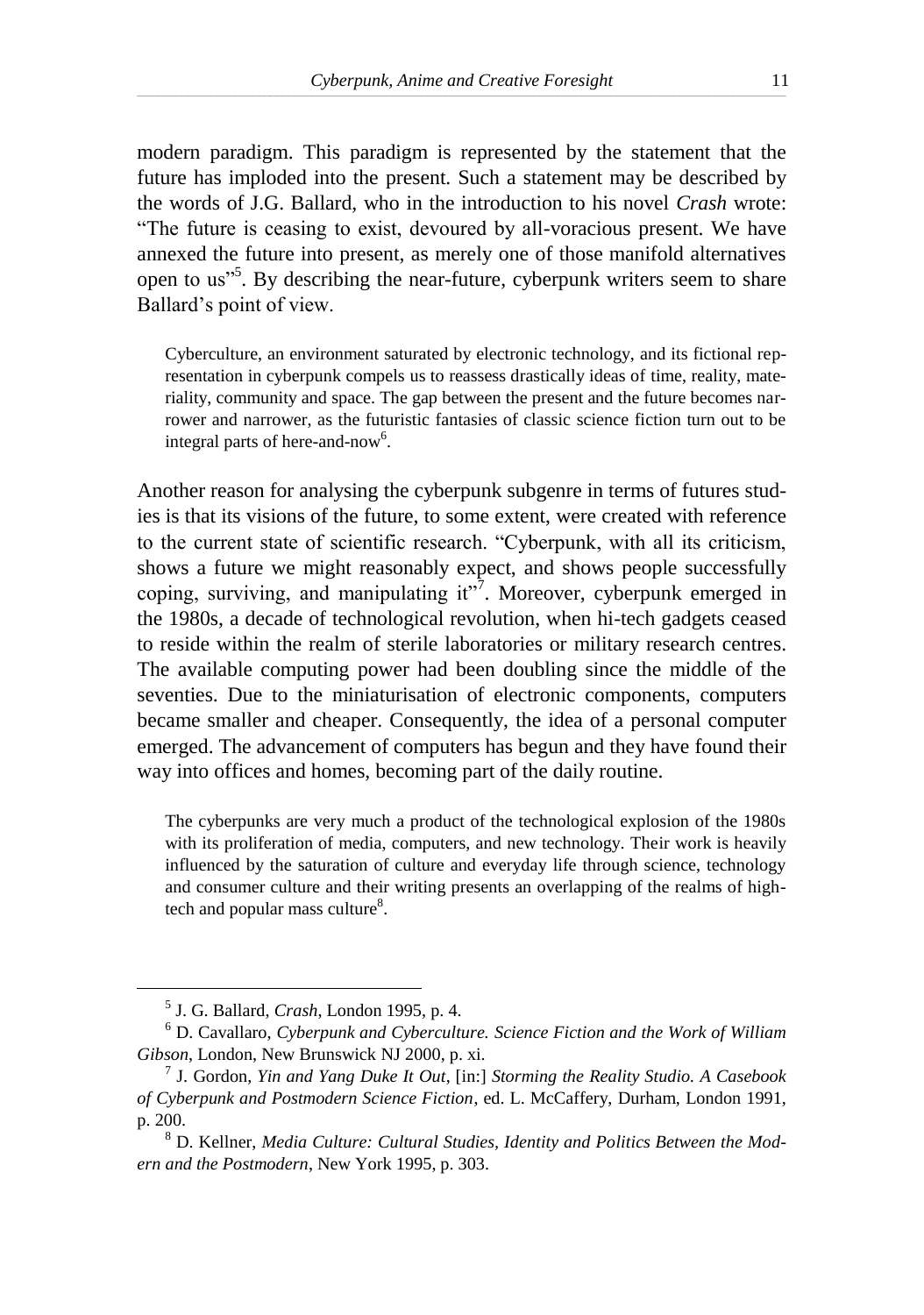As the cyberpunk spokesperson Bruce Sterling states in a preface to *Mirrorshades* (1986) – the subgenre's manifesto – "the cyberpunks are perhaps the first SF generation to grow up not only within the literary tradition of science fiction, but in a truly science-fictional world"<sup>9</sup>. The term 'cyberpunk' indicates two key elements in cyberpunk fiction. The first element – 'cyber' indicates a high-tech control system combining computers and other advanced technologies with strategies of surveillance and control; the second element – 'punk' – signifies an anarchic, urban subculture. The fusion of these two worlds resulted in an innovative strand of science fiction literature, which has become not only the ideological background for the whole computer society, but is also considered as an important insert into postmodern literature.

"Cyberpunk was a product of the commercial mass market of 'hard' SF; concerned on the whole with near-future extrapolation and more-less conventional on the level of narrative technique, it was nevertheless at times brilliantly innovative in its extrapolations of technology"<sup>10</sup>. The invention of cyberpunk literature relies heavily on its original attitude towards technology: for the first time, hi-tech devices were described not in terms of saving the human race but changing the shape of social structures as well as of individual human being.

Those writers who might be described as cyberpunk writers (including [William] Gibson, Bruce Sterling, Pat Cadigan) are mostly doing just the classic SF writers of the 1940s and 1950s frequently did: writing about the near-future and attempting to extrapolate current social, economic and technological trends into the twenty-first century and beyond. Their vision is very different from stainless steel vision of the  $1950s^{11}$ .

The cyberpunk's motto: "high tech, low life" indicates that advanced technological gadgets are used not only by multinational corporations and government agendas, but also by suburban gangsters, underground artists and outsiders. This motto is also one of the crucial elements of cyberpunk's application in foresight. The pope of cyberpunk, William Gibson in his interviews frequently says that "the street has it's own use of technology". This thesis is crucial in creating the cyberpunk vision of the technology and society of the future.

<sup>9</sup> *Mirrorshades: The Cyberpunk Anthology*, ed. B. Sterling, New York 1986, p. xi.

<sup>10</sup> V. Hollinger, *Cybernetic Deconstructions: Cyberpunk and Postmodernism*, [in:] *Storming the Reality Studio...*, op. cit., p. 204.

 $11$  F. Mendlesohn, E. James, op. cit., p. 161.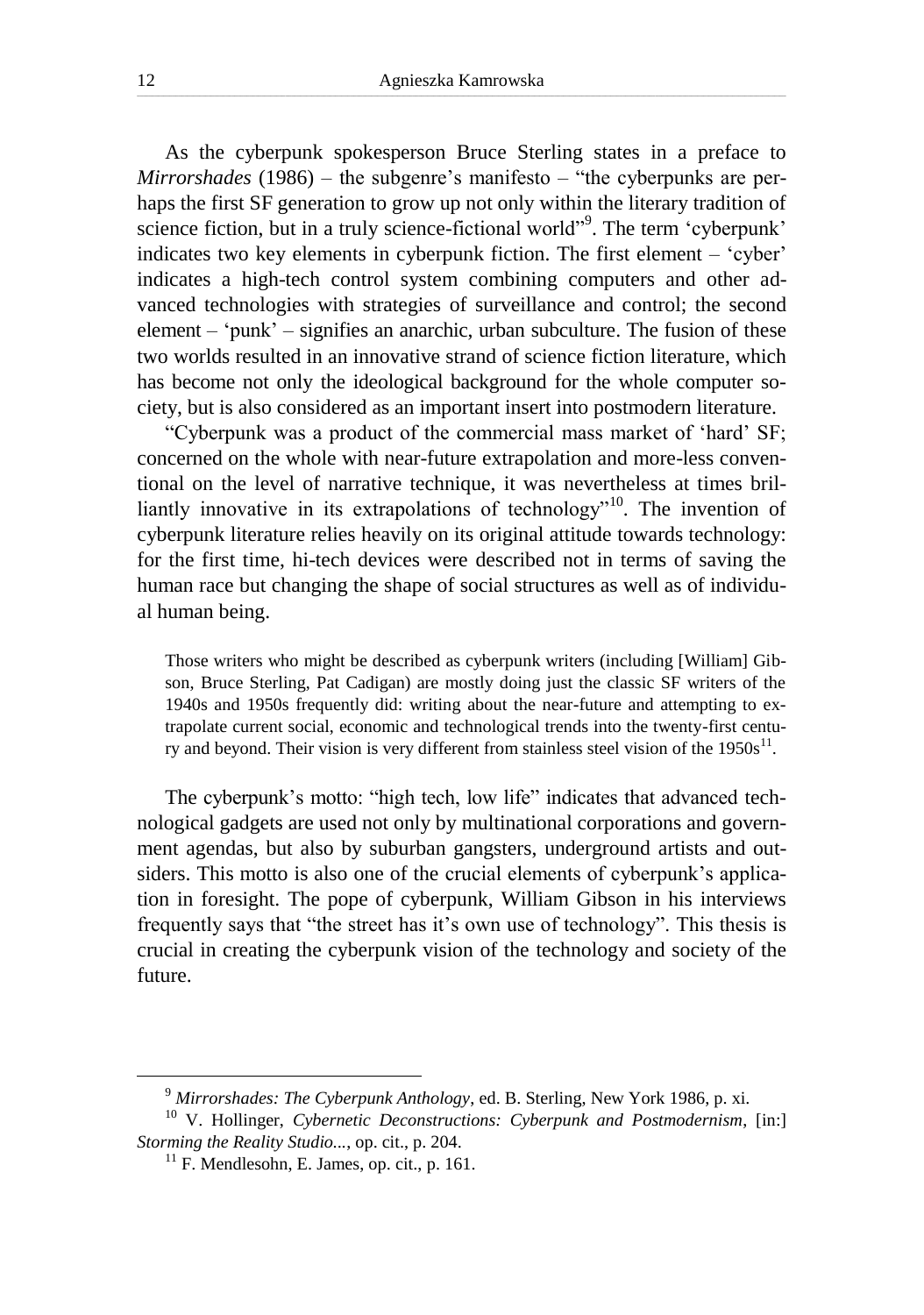#### TECHNOLOGY IN FORESIGHTING

The technology is also one of the most important notions in futures studies and foresight. They even have the same mythological rudiments. According to Greek mythology, the first technological skill that humans acquired was the ability to make fire. A brave human – Prometheus sneaked into the gods' abode and stole a burning branch. The name "Prometheus" consists of two Greek words: "pro" + "meth" (manthano), which means "knowing in advance", or "foresight". Prometheus – the fore-thinker – was also the mythological father of human technology and consequently turned technology into one of the most crucial elements of foresight.

The pioneers of modern foresighting are the Japanese, who made technology the foundation of their economy and assumed that if they could designate the right directions for scientific and technological development, they find the key to the development of the whole society. The first forecasts were made in the 1970s and since then every five years a new set of forecasts has been prepared. Although not all forecasts are successful, the Japanese emphasise that designating the precise directions is not as important as the process of reaching a social consensus in setting strategic goals for the whole nation. As a result of this, Japan has become the domain of hi-tech progress. Yet, nowadays technological advancement is the crucial factor in the development and economy of whole countries as well as individuals. "Technology is now, not only in a distant, science fictional future, an extension of our sensory capacities; it shapes our perceptions and cognitive processes, mediates our relationships with objects of the material and physical world, and our relationship with our own bodies. Technology is our historical context, political and personal"<sup>12</sup>.

Cyberpunk's contribution to foresight consists in describing the consequences of technology's pervasiveness. The shape of future technologies is far less important than the human use of these technologies. In the 80s Gibson himself was not particularly interested in computers or other hi-tech devices. He wrote *Neuromancer* using an old fashioned typewriter, although he described how people in the near-future would use cyber space decks. "Cyberpunk fiction's visions of the future extrapolate from our current cultural preoccupation with computers to create worlds where the computer metaphor for human existence has triumphed"<sup>13</sup>. Cyberpunk writers presented in their no-

<sup>12</sup> T. de Lauretis, *Signs of Wo/ander*, [in:] *The Technological Imagination: Theories and Fictions*, eds. T. de Lauretis, A. Huyssen, K. Woodward, Madison 1980, p. 167.

<sup>13</sup> C. Springer, *Electronic Eros. Bodies and Desire in the Postindustrial Age*, Austin 1996, p. 130.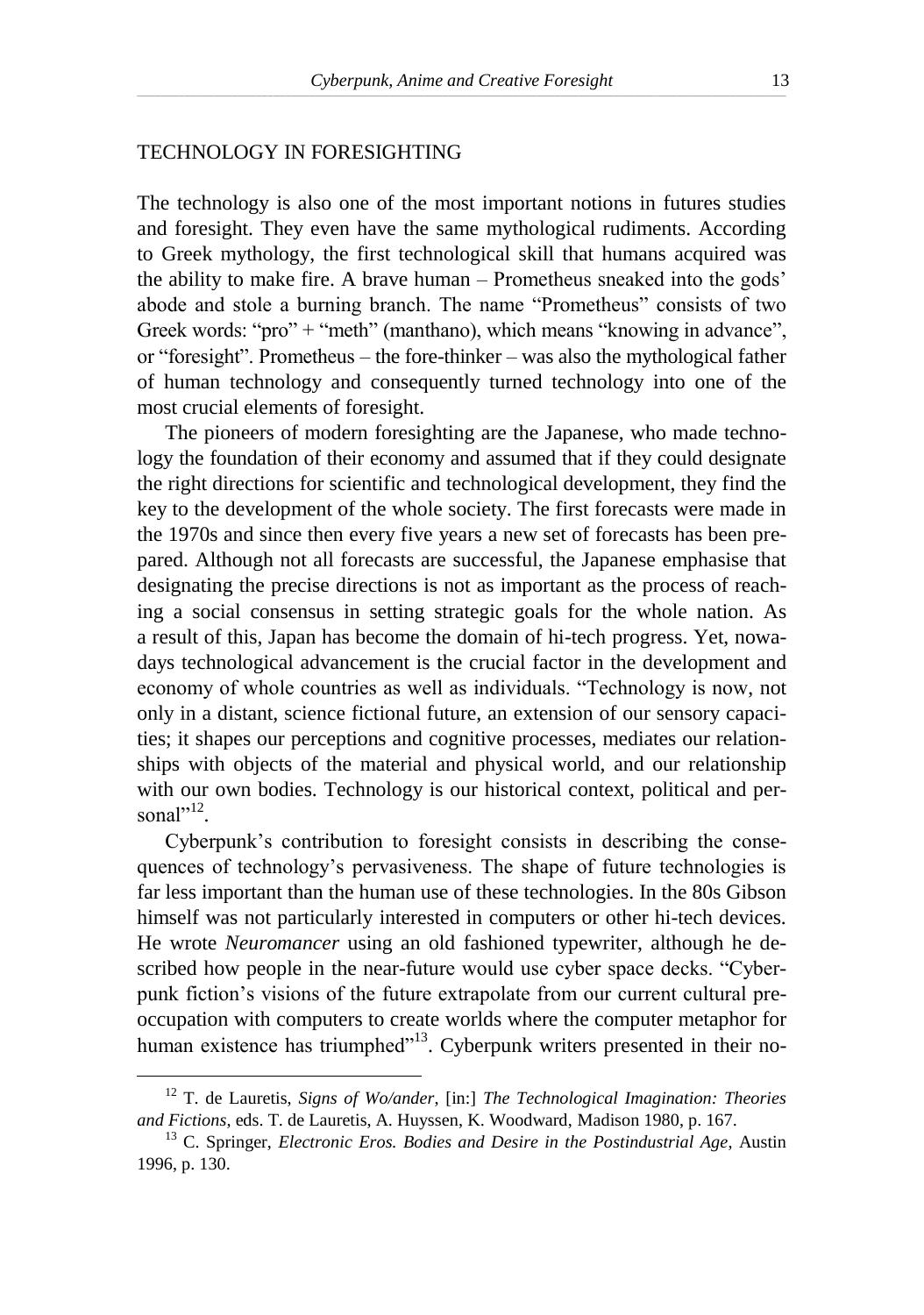vels a unique vision of the symbiosis between humans and technological devices. Within this field, cyberpunk literature outlined two important phenomena: cyberspace networking and body modification. They both were not completely new ideas, yet cyberpunk writers described them in detail, found them context and made them an important part of popular culture. When cyberpunk novels were written, the notions of a computer network or body implants were in quite an early stage of scientific research. Yet, in those novels they are fully developed phenomena and their authors not only propagated them, but also found their application. Hans Moravec, an acclaimed robotics specialist, in 1988 described the process of extracting human consciousness and downloading it into a machine, called 'transmigration scenario'<sup>14</sup>. "An early cyberpunk novel by Rudy Rucker entitled *Software* presents perhaps the closest popular-culture equivalent to Hans Moravec's transmigration scenario. [...] Because Rucker's novel was published six years before Moravec's book, it appears that the idea of extracting human brain patterns originated in science fiction"<sup>15</sup>. Asked by an interviewer if he was inspired by the science fiction novel in his own project, Moravec answered that it helped him to take his own eccentric ideas seriously: "Otherwise you tend to think of local possibilities, within society as it exists, rather than thinking of radically different things. It helped to keep getting the mind stretched at an early age"<sup>16</sup>.

# **CYBERSPACE**

 $\overline{a}$ 

The first writer who anticipated the Internet was probably Murray Leinster in the sixties. Yet, even than his ideas were not completely fictional because of the Massachusetts Institute of Technology research regarding data transmission, namely the first paper on packet switching theory by Leonard Kleinrock, published in July 1961. Four years later, Lawrance G. Roberts – working with Thomas Merrill – connected computers in Massachusetts and California with a low speed dial-up telephone line creating the first ever computer network $17$ . In 1969 Advanced Research Projects Agency (ARPA) created ARPANET – a computer network linking four university computers in California, Utah and Massachusetts. During the next couple of years, more universities were added

<sup>14</sup> See H. Moravec, *Dualism through Reductionism*, [online] http://www.leaderu.com/ truth/2truth05.html [access: 30.07.2014].

 $15$  C. Springer, op. cit., p. 32.

<sup>&</sup>lt;sup>16</sup> H. Moravec, *Interview by David Turin*, "Mondo 2000" 1993, nr 11, p. 51.

<sup>17</sup> See B. M. Lanier, V. G. Cerf et al, *A Brief History of the Internet*, [online] http:// www.isoc.org/internet/history/brief.shtml [access: 05.06.2014].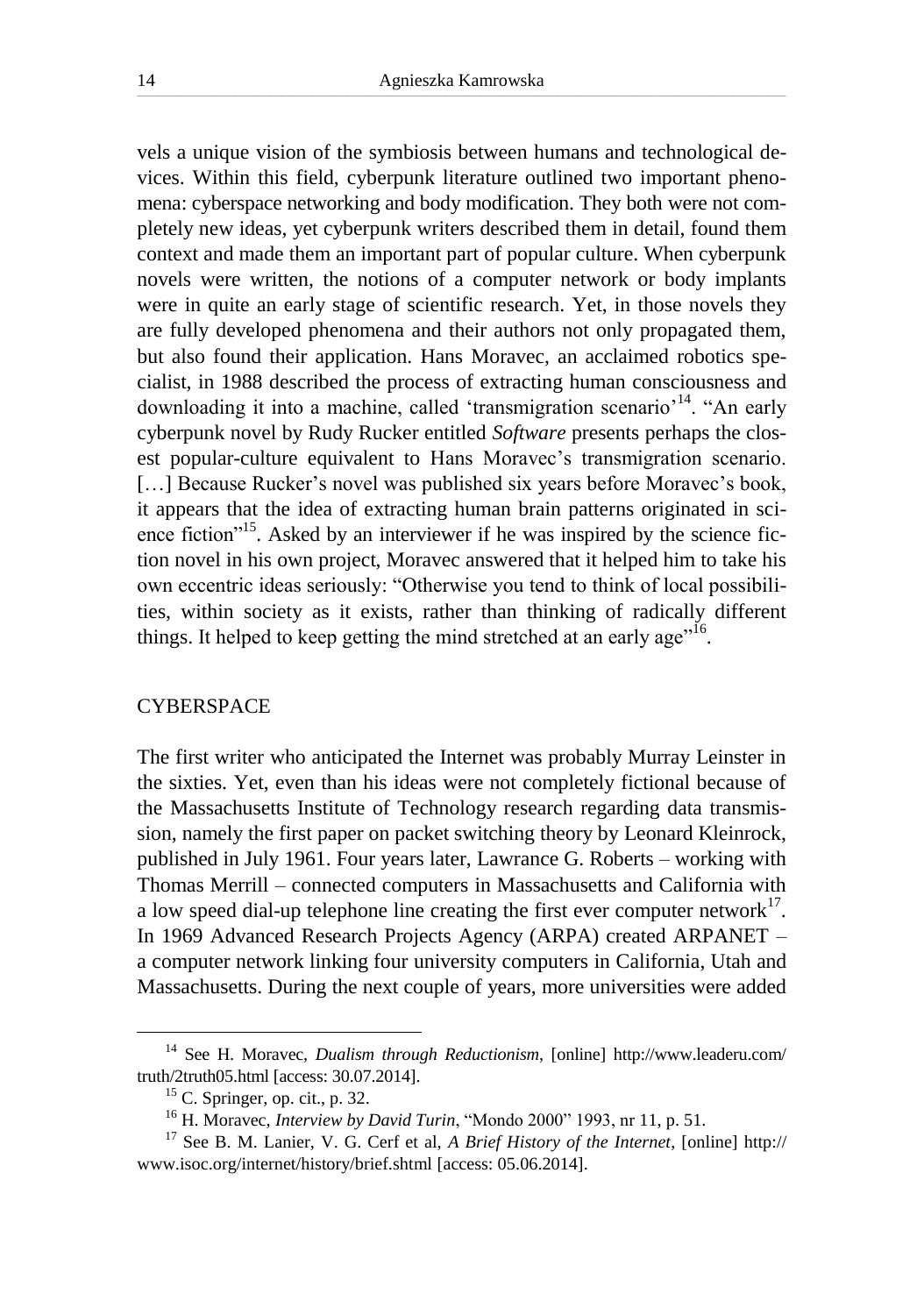to ARPANET and in 1983 a military network – Milnet – was created. Between those two networks a connection was made. It was called DARPA Internet, in short – Internet – and it has become the foundation of today's global network. In the same year 1983, a relatively unknown American writer William Gibson finished his novel entitled *Neuromancer* (1984) which went on to become the most acclaimed and influential cyberpunk work of fiction of all time.

In *Neuromancer,* Gibson developed the notion of cyberspace which he had previously described in his book *Burning Chrome* (1982). The term 'cyberspace' was used for the first time by another science fiction writer Vernor Vinge in his short story *True Names* (1980). Gibsonian cyberspace relies on the concept of a global information network containing all kinds of human intellectual and scientific activity. It is a computer generated virtual reality in which all the data – software, military information, governments' files, as well as personality constructs and artificial intelligences – are stored. This cyberspace is the product of a colossal and infinite flow of information. Although many other writers, such as Bruce Sterling, John Shirley, Pat Cadigan, Lisa Mason or Neal Stephenson, depicted the phenomenon of a global network, the Gibsonian vision of cyberspace has become the most influential.

A consensual hallucination experienced daily by billions of legitimate operators, in every nation, by children being taught mathematical concepts… A graphic representation of data abstracted from the bank of every computer in the human system. Unthinkable complexity. Lines of light ranged in the nonspace of the mind, clusters and constellations of data. Like city lights receding  $18$ .

"Cyberspace, a monochrome nonspace where the only stars are dense concentrations of information, and high above it all burn corporate galaxies and cold spiral arms of military systems"<sup>19</sup>. Gibsonian cyberspace is being used by corporations and military agencies as well as ordinary people. This part of the eighties' cyberspace description corresponds perfectly with the global network from the late nineties to the present. Moreover, Gibson presents a vision of eternal information with its own architecture. The fragments of this architecture and the mechanism behind it can be accessed via a matrix. The roots of this fictional matrix are primitive arcade games and early graphic interfaces. The simulation of a three dimensional perspective with two dimension vector graphics and geometrical shapes represents the structure of all data and provides orientation for the cyberspace users. Those users, called

<sup>18</sup> W. Gibson, *Neuromancer*, New York 1984, p. 51.

<sup>19</sup> Idem, *Burning Chrome*, New York 1982, p. 170.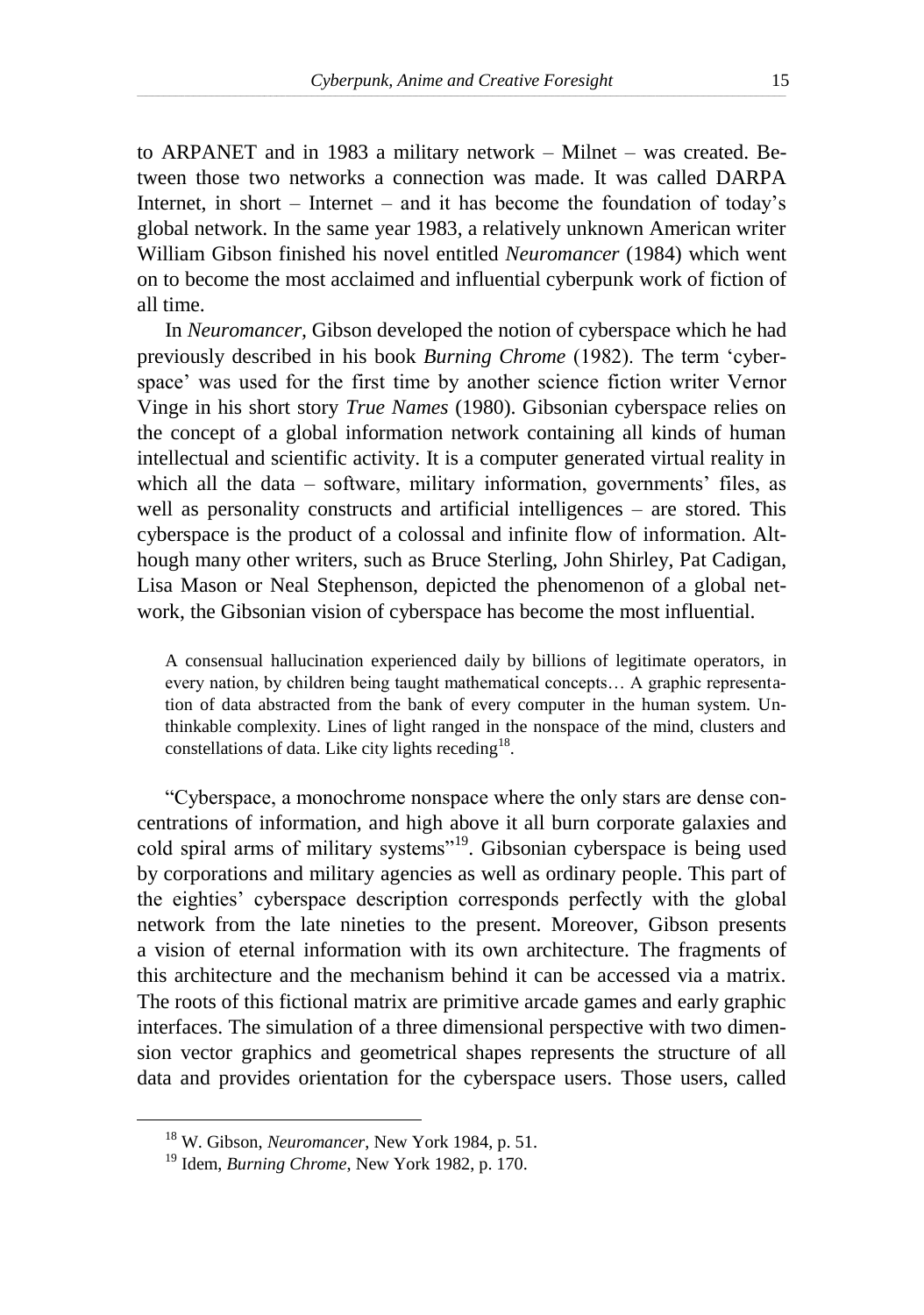console cowboys, navigate in cyberspace like players in the early Nintendo platform games. Yet the graphic representation of cyberspace is much more complex.

In Gibson's writings, cyberspace is three dimensional and colourful – its architectonic structure is its crucial characteristic. The structure of the cyberspace is compared to the architecture of the city with its neon lights and manifold buildings. Such a vision of graphic user interface was far too advanced for the eighties, when two dimensional Xerox Star windows locked in the Palo Alto research labs were the most sophisticated version of an interface available. In cyberpunk novels, a console and head-mounted wires were needed to access the cyberspace. The user's mind became part of the computer universe.

In *Neuromancer* the narrator defines cyberspace as a 'consensual illusion' accessed when a user 'jacks into' a computer. Here the writer's imaginations outstrips existing technologies, for Gibson imagines a direct neural link between the brain and the computer through electrodes. Another vision of this link is a socket, implanted behind the ear, that accepts computer chips, allowing direct neural access to computer memory. Network users collaborate in creating the richly textured landscape of cyberspace<sup>20</sup>.

From a technological point of view, the contemporary Internet is a telematic network, an interface between computer or portable device and telecommunication technologies. In the Internet, user activity resides within a two dimensional graphic interface. There were some attempts to create a three dimensional interactive internet environment, namely Adobe Atmosphere software, but it failed to meet users expectations and therefore was discontinued. Nowadays, no-one even dreams of the interface resembling the one from the cyberpunk novels. The concept of Gibsonian cyberspace is similar to Jaron Lanier's model of Virtual Reality.

Virtual Reality involves a computer-generated space that people wearing googles fitted with small video monitors perceive as three dimensional. Gloves connected to the computer allow users to interact with the space and feel as though they are performing physical activities such as walking, driving, flying or picking up objects. The most sustained use of virtual reality has been Defense Department in battle simulation and fight training $21$ .

<sup>20</sup> N. K. Hayles, *How We Become Posthuman. Virtual Bodies in Cybernetics, Literature, and Informatics*, Chicago, London 1999, p. 36.

 $21$  C. Springer, op. cit., p. 81.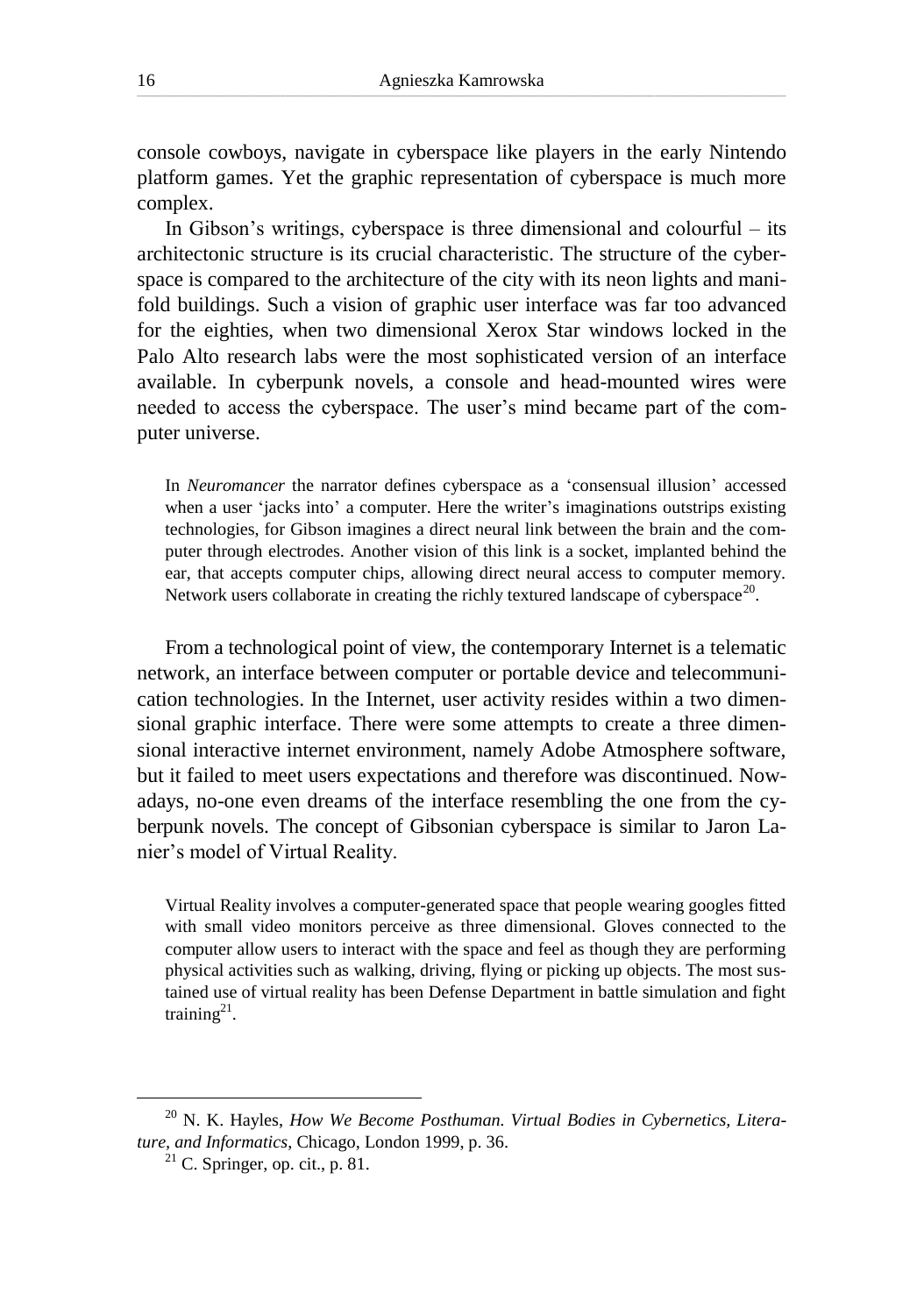Yet, although the VR has been functioning as a cultural concept since 1960s, the actual VR incarnations are rather disappointing, largely due to the technical limitations of existing hardware.

# BODY MODIFICATION

The notion of the human body is one of the most crucial elements in cyberpunk literature. Within the realm of the body, the worlds of nature and technology permeate each other to create a bio-technological fusion – a cyborg. The term 'cyborg' was coined by Manfred E. Clynes and Nathan S. Kline in 1960. "The Cyborg deliberately incorporates exogenous component extending the self-regulatory control function to the organism in order to adapt it to new environments"<sup>22</sup>. The inventors thought that by altering the functions of an astronaut's organism they would manage to adapt it to the conditions of outer space. Yet the concept of cyborgisation – permanent technological modification of the human body – has found its application in medicine. Mankind has always used various kinds of extensions to improve its malfunctions or to facilitate daily routines. Walking sticks, spectacles, dentures or peg legs can be considered the earliest stage in the evolution of cyborgisation. However, Clynes and Kline's definition of a cyborg includes one important factor: it adds previously unexperienced functionality to the human body. In their article, the two scientists proposed, for example, modifying the human respiratory system to eliminate the oxygen that is unavailable in space. As a result, the astronauts would not have to carry oxygen bottles and masks to exist in cosmic space. Therefore, the most important, contemporary aspect of cyborgisation, regarded as the body modification, is to extend the functions of the human body by providing it with new potential. As Douglas Kellner states:

Another Baudrillarian theme in cyberpunk is the implosion between biology and technology – human body parts are easily replaceable with technological prostheses, personalities are programmable, neurochemistry modifies intelligence and personalities, brains and computers interface and implode, and individuals enter strange new technological worlds $^{23}$ .

Within the works of William Gibson and other cyberpunk writers, two kinds of body modification can be specified, depending on their function. The first group are brain implants and other devices that are used to access the

<sup>22</sup> M. E. Clynes, N. S. Kline, *Cyborgs and Space*, [in:] *The Cyborg Handbook*, ed. Ch. H. Gray, New York, London 1995, p. 31.

<sup>23</sup> D. Kellner, op. cit., p. 304.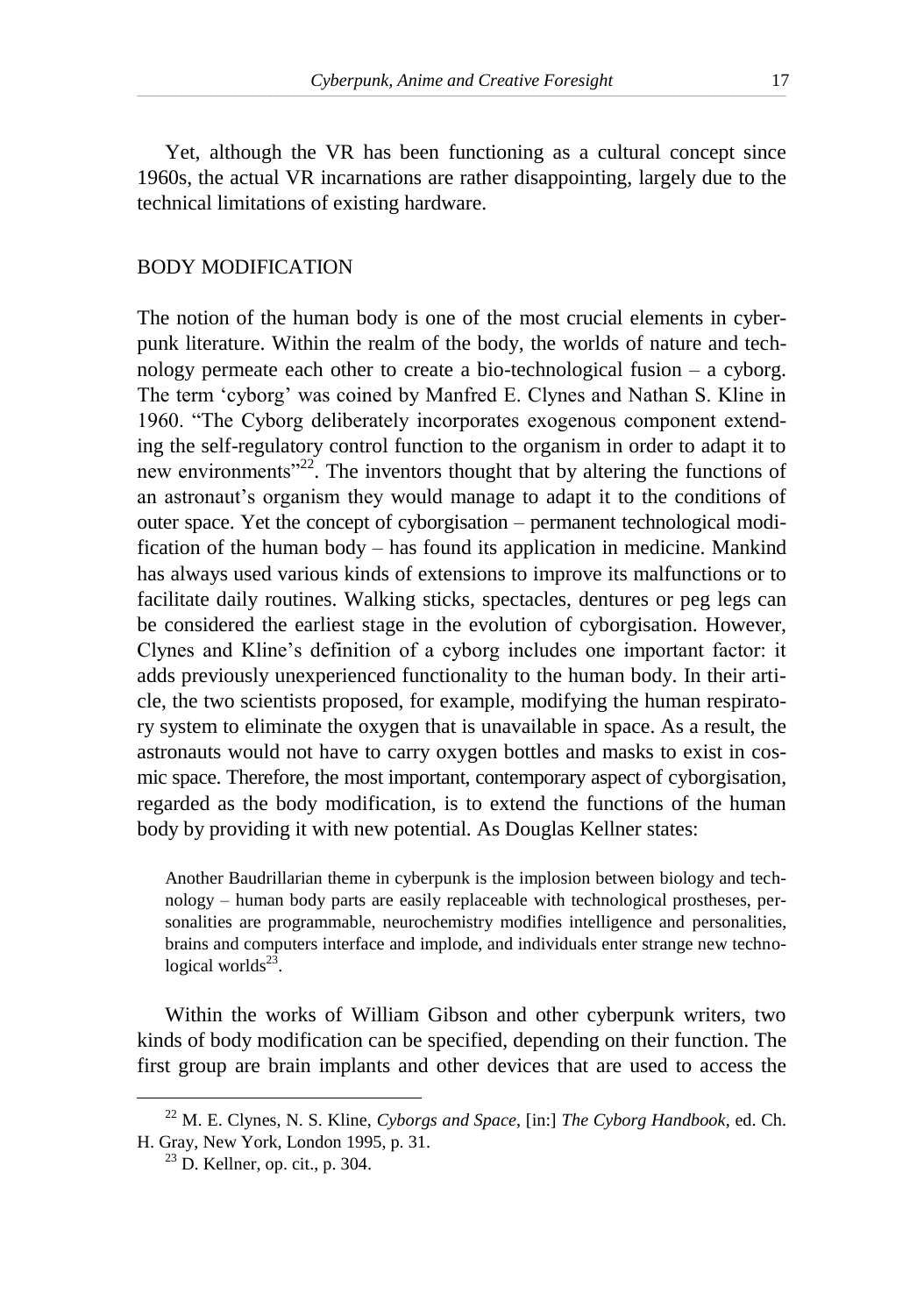cyberspace and – more generally – for non-verbal, network mediated communication. Modification of this kind serves to obtain information as well as software and data within the cyberspace. The second kind of body modification are various sorts of weapons implanted under the skin and the enhancement of human senses. These alterations and adjustments serve mainly to boost combat skills and provide the user with unnatural fighting capabilities. By describing these kinds of body modification, Gibson was way ahead of his times.

The most precise examples of these two kinds of body adjustments are two *Neuromancer* protagonists: Case and Molly. Case is a console cowboy: he spends most of his time jacked into cyberspace with the deck on his lap. To access the cyberspace, he places dermatrodes on his forehead and wires them to the console. Behind his closed eyes he sees the architectural structure of data. Molly is a street samurai. Her eyes are covered by mirrorshades implanted into her face and sliding razor blades are hidden under her fingernails. Her neural system is modified to speed up her movements and enhance her reflexes. The two kinds of body modification presented in cyberpunk fiction fulfil the criteria of Clynes and Kline's definition of a cyborg. Molly and Case were modified to provide them with new, technological functions that the human organism originally does not possess. Although Case's modification is of an external kind, it serves to adapt to the new and unnatural environment of cyberspace. Molly operates in an earthly, non-virtual setting, yet her profession of street samurai requires internal body modifications: lethal implants and sharpened neural synapses. In cyberpunk fiction, the body itself has a highly restricted meaning. Molly's body serves to fight or to give pleasure, so it has been described in detail. Case's body is redundant, he does not need it in his true homeland – cyberspace, so he scornfully refers to it as 'meat'. Since his brain was damaged so he could not access cyberspace and so he felt imprisoned in his own meat and life lost any meaning for him. By emphasising the significance of non-material existence in the infinite ocean of data, Gibson inscribes cyberpunk literature into a posthumanist paradigm.

#### JAPANESE CYBERPUNK

Cyberpunk writers depict the future using Japan as a metaphor. "This is the Japan that represents hypermodernism in all its dimensions, from advanced technology to […] urbanization run amok. This stylized version took root in the '80s amid the country's economic boom. It was the time when Japanese business models, money, and products seemed like irresistible forces. *Neuro-*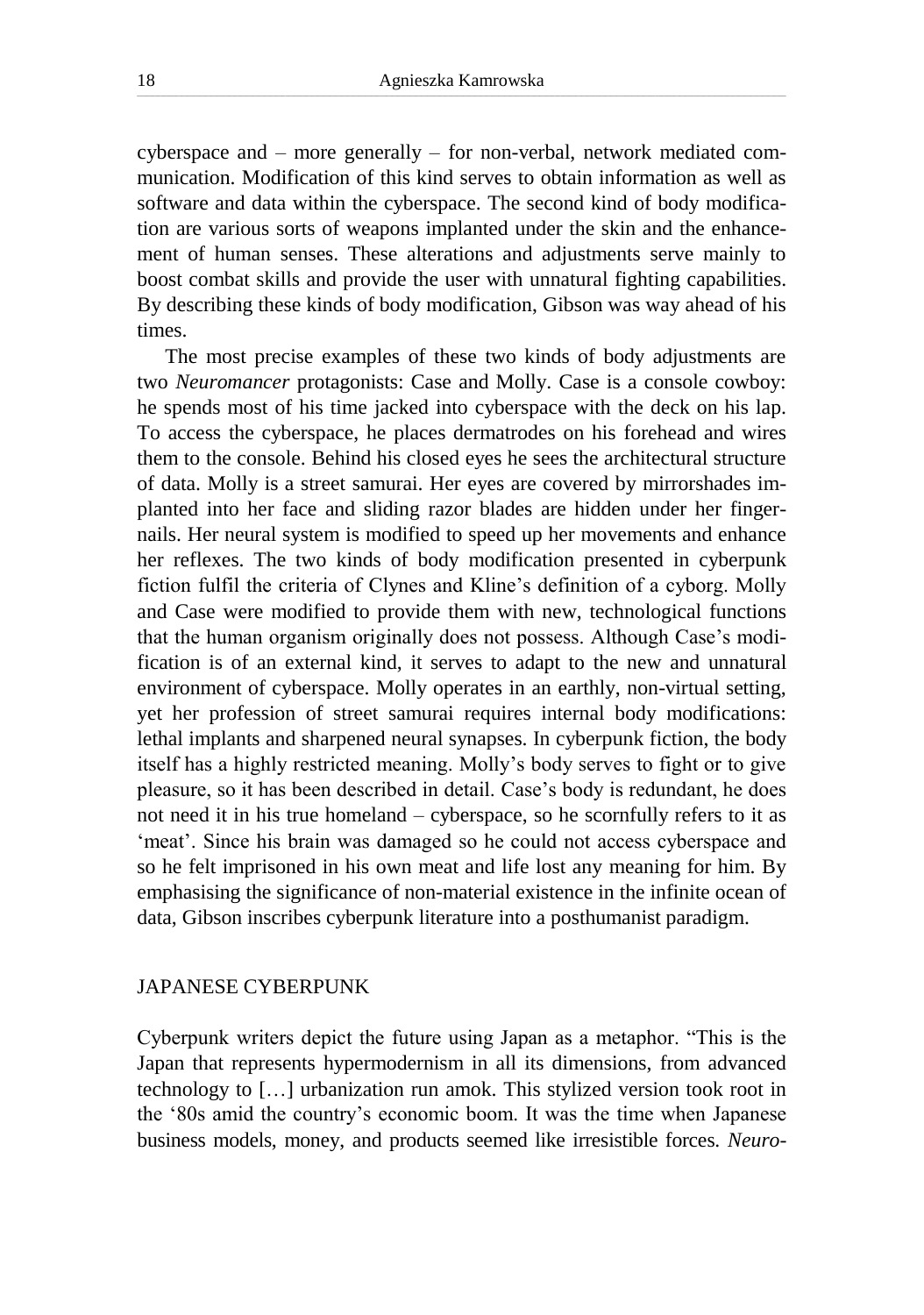*mancer* launched cyberpunk onto the streets of a future Japan".<sup>24</sup> Gibson himself explained why has he included many Japanese motives in his novels: "If you believe, as I do, that all cultural change is essentially technologydriven, you pay attention to Japan. […] The Japanese love 'futuristic' things precisely because they've been living in the future for such a very long time now. History, that other form of speculative fiction, explains why<sup>325</sup>.

The eighties were the peak of Japan's economic bubble. Japanese technology, cars and other industrial products, which had been considered as deficient, became the embodiment of Japanese economic power. Consequently they started to be recognised as a threat to other mighty world economies, especially the USA. Japan has become the homeland of the world's most future-oriented nation. "During the 1980s it seemed that Japanese society, with its superb bureaucracy, efficiently functioning government and technological expertise existed as a utopian alternative to […] the societies of the  $West$ <sup>26</sup>.

In Japan cyberpunk literature has been enormously popular. "*Neuromancer* was translated more quickly than most Anglo-American novels. And the more influential cyberpunk becomes, the shorter the translation time: thus *Mona Lisa Overdrive,* which Gibson published in October 1988, appeared in Japanese in February 1989"<sup>27</sup>. Japanese artists, like no predecessor, have embraced cyberpunk ideas and creatively included them into their own works. Although there are some Japanese cyberpunk novels, in pictocentric Japan cyberpunk ideas have found their voice not only though literature, but also through the images of manga – Japanese comics, and anime – animated movies. "[I]n the latter half of the twentieth century, Japan became the locus for all things high tech $^{28}$  and the frames of manga and anime have become overcrowded by pictures of androids, complex technological devices and the future cities. Through these pictures, Japanese artists manifested the pervasiveness of technology and presented their profound and complex vision of future societies.

<sup>24</sup> Ch. Anderson, *Is Japan Still the Future?*, "Wired", Issue 9.09, September 2001 [online] http://www.wired.com/wired/archive/9.09/japan.html [access: 6.06.2014].

<sup>25</sup> W. Gibson, *My Own Private Tokyo*, "Wired", Issue 9.09, September 2001 [online] http://archive.wired.com/wired/archive/9.09/gibson.html [access: 6.06.2014].

<sup>26</sup> S. Napier, *Anime from Akira to Princess Mononoke. Experiencing Contemporary Japanese Animation*, New York 2000, p. 28.

<sup>27</sup> T. Tatsumi, *The Japanese Reflection of Mirrorshades*, [in:] *Storming the Reality Studio...*, op. cit., p. 36.

<sup>28</sup> B. Ruh, *Stray Dog of Anime. The Films of Mamoru Oshii*, New York 2004, p. 127.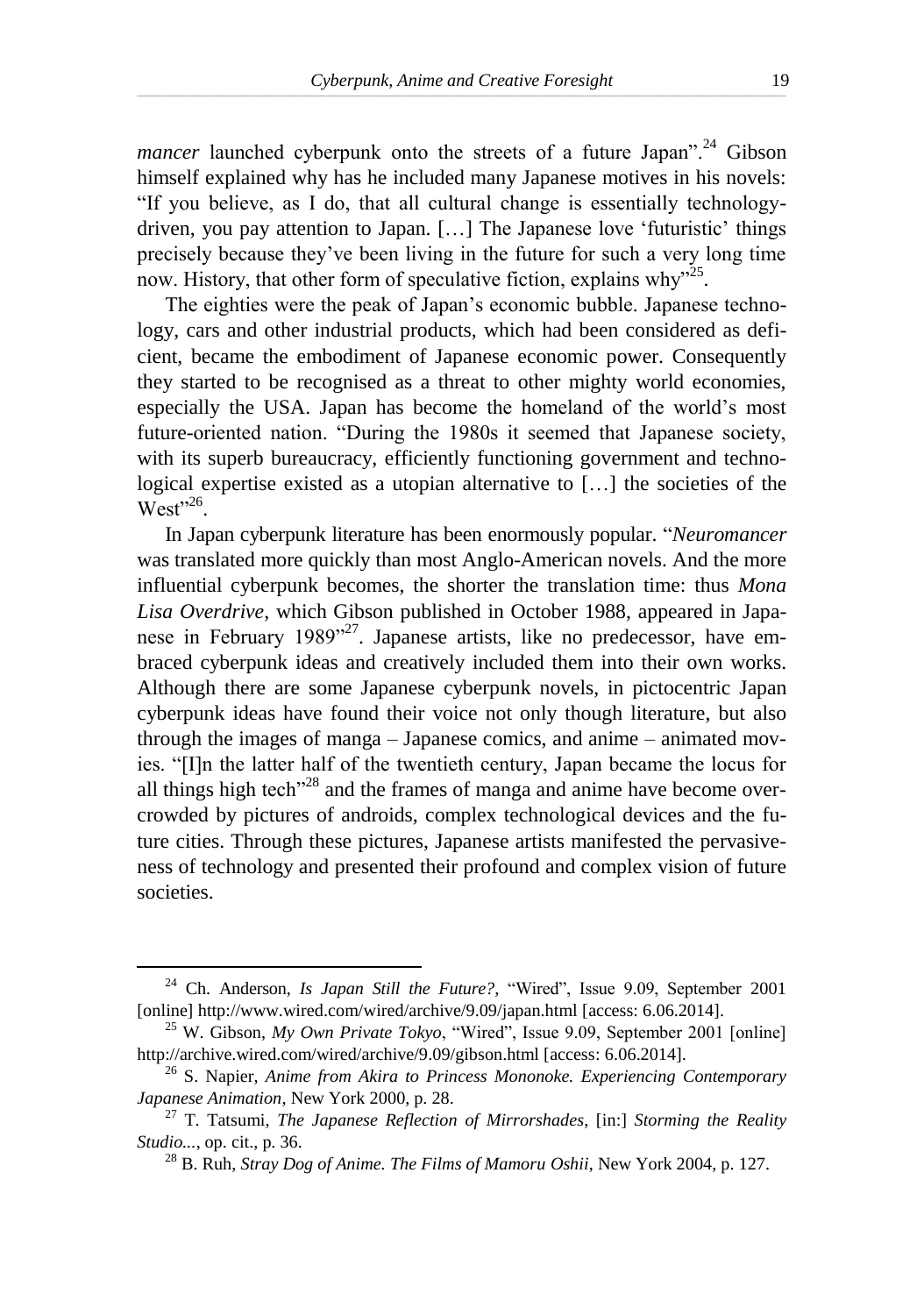It is perhaps no accident that two of anime's most popular genres, the cyberpunk, and so-called mecha genre, are within the science fiction. Cyberpunk, well known from such Western science fiction classics as William Gibson's *Neuromancer* (a major influence on Japanese science fiction in general), is a genre focusing on the dystopian futures, in which human struggle in overpoweringly technological world where the differences between human and machine is increasingly amorphous<sup>29</sup>.

As the products of popular culture manga and anime represent the content of Japanese consensual unconsciousness, the dreams of a nation undergoing rapid industrial expansion.

# CYBERPUNK ANIME: *GHOST IN THE SHELL*

The most important cyberpunk anime films are based on the *Ghost in the Shell* manga by Masamune Shirow which is regarded as a cyberpunk classic. The first manga was released in 1989 – at the end of the 80s when all cyberpunk masterpieces were written. Shirow's manga had all the narrative elements of cyberpunk fiction combined with the visual language of Japanese comics. Its imminent success resulted in a series of manga sequels still being published. Anime producers were eager to make the screen version of Shirow's breakthrough manga, yet they were looking for the right director. They found it in Mamoru Oshii, whose anime *Patlabor* (1989, 1993) proved him to be a filmmaker who understands near-future cyberpunk themes. Oshii's movie *Ghost in the Shell* (1995) launched a string of films based on Shirow's manga: movie sequel *Ghost in the Shell: Innocence* (2004) directed by Mamoru Oshii, two television series *Ghost in the Shell: Stand Alone Complex* (2002, 2004) directed by Kenji Kamiyama and a four-part OVA<sup>30</sup> series *Ghost in the Shell: Arise* (2013–14) directed by Kazuchika Kise. All films and series are based on the manga *Ghost in the Shell*, yet Oshii's films are rather inspired by Shirow's comics, while TV and OVA films are more closely related to the manga. Also, the character design is different in each film and series but all the designs share common traits with Shirow's original concept. The first movie *Ghost in the Shell* is one of the best known anime in the West, appreciated both by anime fans and film critics. It is also the most often analysed anime in the history of this medium. Such popularity and the considerable amount of the source material from Shirow's manga has resulted in a TVseries, sequel movie and OVAs. The second movie *Ghost in the Shell: Inno-*

 $29$  S. Napier, op. cit., p. 11.

<sup>30</sup> Original Video Animation – films released direct to video or dvd, yet *Ghost in the Shell: Arise* received a limited theatrical release in Japan.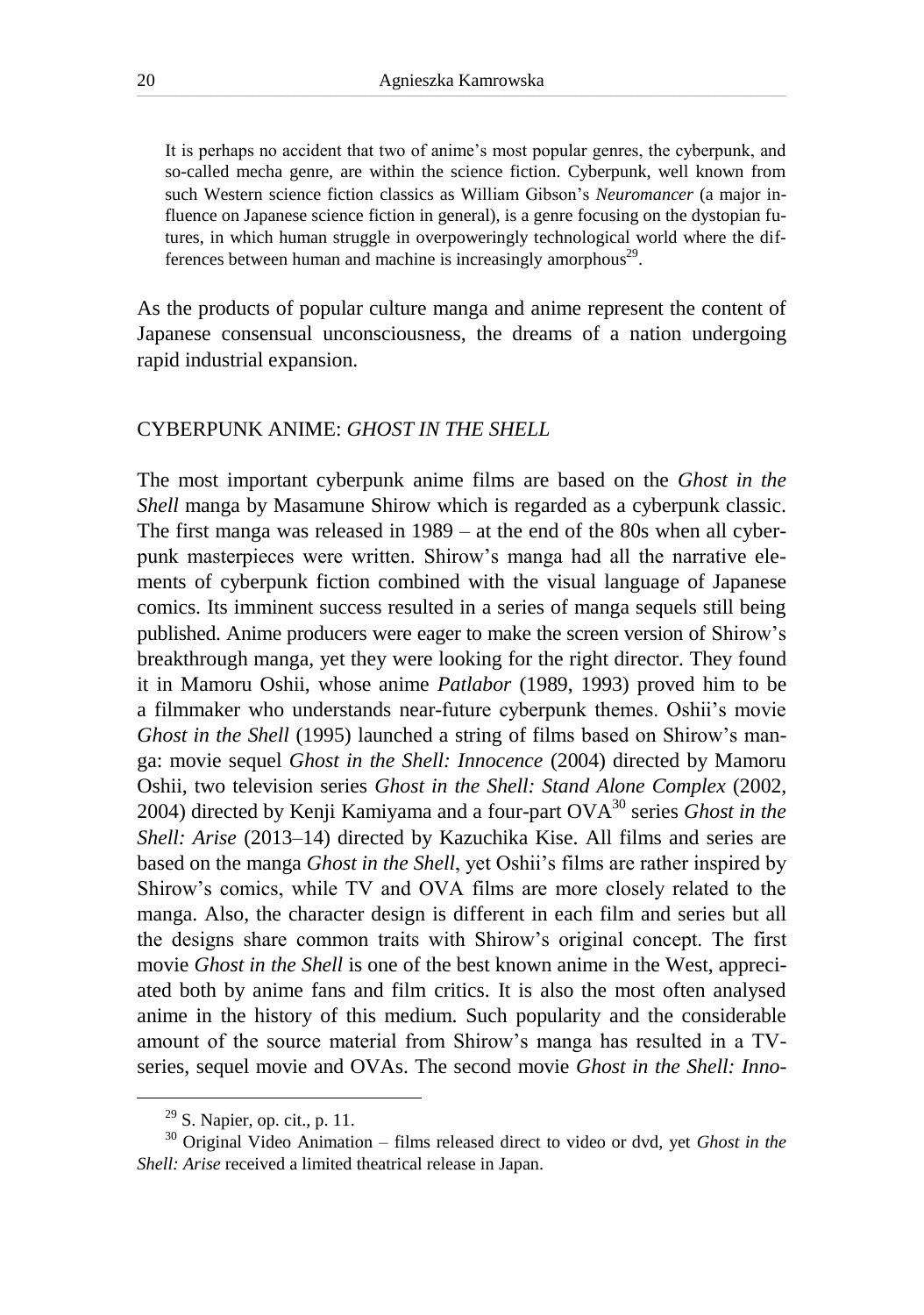*cence* shares its predecessor's artistic quality and introduces 3D-animation techniques.

The main themes underlying the plot of *Ghost in the Shell* movies are cyberspace and networked society in the near-future of the year 2029<sup>31</sup>. The protagonists work in the elite Shell Squad, a part of the Security Police Section 9, dealing with network and cybernetic crimes. The plot of all three titles revolves around investigations carried by the Section 9 members of various criminal cases. The heroine of *Ghost in the Shell* (1995) – Major Motoko Kusanagi – is a cyborg: her entirely robotised body, made by the MegaTech corporation, is hi-tech state-of-the art and the only 'original' element are human brain cells and a small part of her spinal cord. The story of her origin is told in *Ghost in the Shell: Arise* (2013), Motoko's mother was pregnant when she died in a tragic accident. A cyborg specialist was on the crash site in the moment of her death and he managed to save the brain of her unborn child and put in into the body of a child-cyborg. Kusanagi possesses incredible physical strength and fighting skills hidden inside the wrapping of an attractive young women's body. Kusanagi also has a brain implant allowing her to contact other people without using her voice and to access the net to search and download information. Although she seems to be rather self-confident, deep in her mind she dwells on whether she is still a human or already a machine, and where lies the border between these two. Motoko Kusanagi is the perfect embodiment of "how people in the late twentieth century contemplate the future of humanity"<sup>32</sup>. In the course of the investigation Kusanagi meets the Puppet Master, a conscious life form which evolved in the sea of information from the government experiment code-named Project 2501. This encounter is not accidental: the Puppet Master was looking for Kusanagi to merge with her, and by so doing – to create a new form of life: a unique entity that will become part of all things. In *Ghost in the Shell: Innocence* (2004) the protagonist is Kusanagi's partner from the previous movie – Bateau. He investigates the case of murderous android dolls, but apart from his job in Section 9, he lives a quiet life with his basset-hound clone-dog. Just like Motoko Kusanagi, Bateau has also been trying to establish his own identity. She has chosen a life in the vast and infinite information network, whereas Bateau has opted for the daily routine of a simple life.

The *Ghost in the Shell: Stand Slone Complex* TV series, as a medium addressed to a mass audience, presents a philosophical and more intelligible story than the two movies. The series focus on the criminal aspect of the plot and presents an expanded vision of the future. *Stand Alone Complex* relies

<sup>31</sup> Sequel *Innocence* is set in 2032 and *Ghost in the Shell: Arise* – in 2027.

<sup>32</sup> C. Springer, op. cit., p. 15.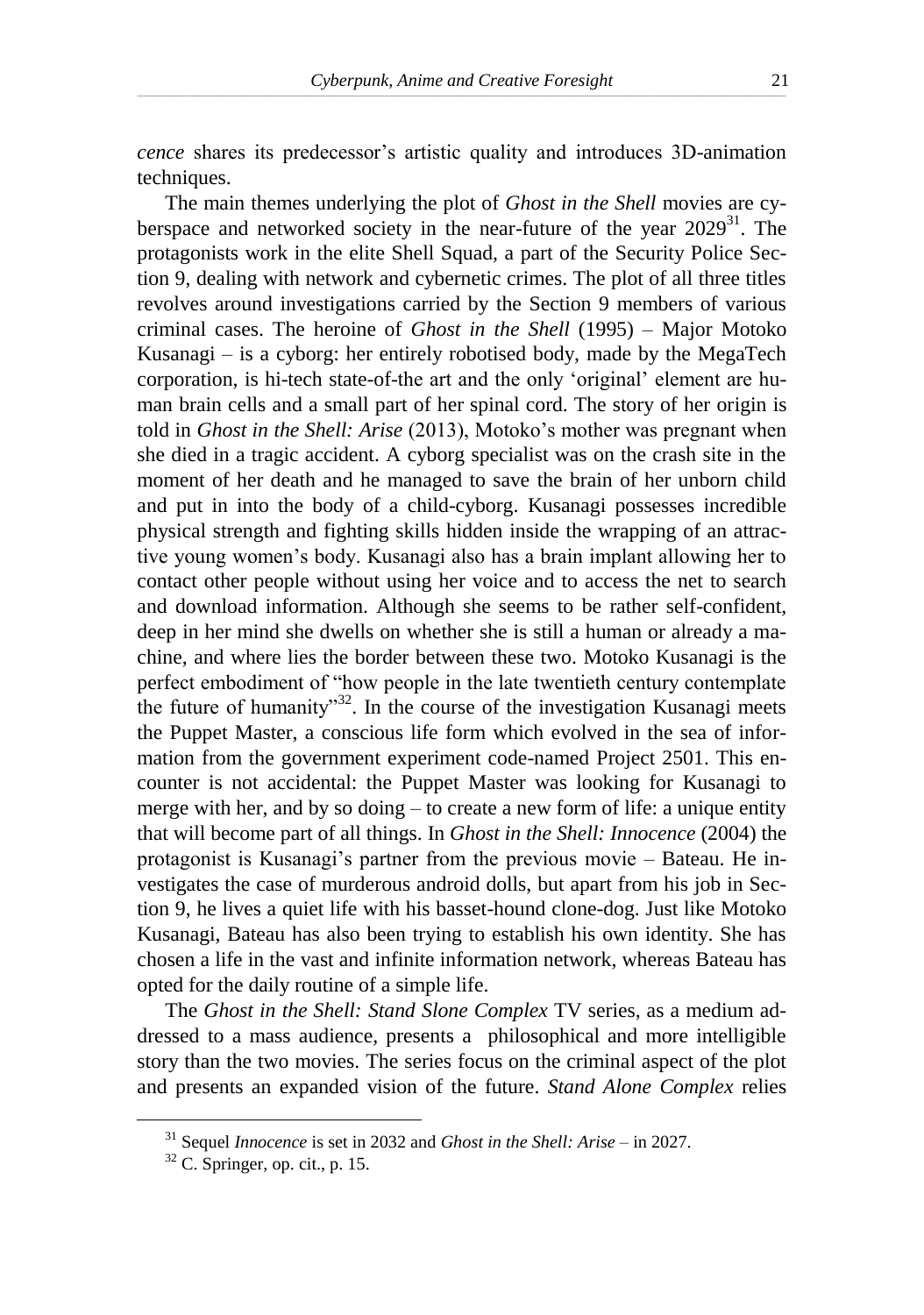heavily on the vision of the near-future metropolis presented in the first movie, but it also adds a social undertone and expanded civic background. If the movies deliver the philosophical and theoretical assumptions of *Ghost in the Shell* system, in *Stand Slone Complex* we can see them operating in practice. Through the criminal cases investigated by the Section 9, the problems afflicting the near-future society and the fairly new social relations are presented. The series' original invention are the Tachikomas – adorable, tank-like, round-shaped robots resembling pets or giant bugs, and containing artificial intelligence brains. They learn and evolve due to information gathered from their collective experience and from the environment. Consequently, they develop their own identity and become troublesome because of their curiosity. Due to its focus on the daily routine of the future society, *Stand Alone Complex* in particular resembles cyberpunk novels. Both the TV series and literature present not only how the future technologies will look, but also how people will mostly be using it. These motives are continued in the *Ghost in the Shell: Arise* series, a prequel to all previous instalments. In the OVA series, the origins of Section 9 are presented, as well as the personal background of Motoko Kusanagi.

All *Ghost in the Shell* films and series can be regarded as cinematic representations of cyberpunk fiction. Although there were two screen adaptations of William Gibson's novels: *Johnny Mnemonic* (1995) directed by Robert Longo and *New Rose Hotel* (1998) directed by Abel Ferrara, they are only poor imitations of the writer's innovative fiction. The poetics of live-action film seem to be too apparent for cyberpunk motives. The medium of animation allows for the creation of more visionary images of the future, although some recent films, such as *Her* (2013, dir. Spike Jonze) and *Transcendence*  (2014, dir. Wally Pfister) innovatively presented cyberpunk motives as liveaction films. But it is the Japanese anime filmmakers who manifested a profound comprehension of the dystopian near-future vision and succeeded in bringing the true spirit of cyberpunk to the screen. The world of *Ghost in the Shell* is immersed in technology and information. The cyborgs – hybrids of artificial bodies and human cells – have become the next stage of evolution. Even 'original' bodied members of the Section 9: Togusa and Chief – have brain implants to access the information network and communicate with their co-workers. These two characters are the perfect example of cyberpunk's first type of body modification. Motoko Kusanagi, Bateau and other members of Section 9 represent the modification of the second type: their bodies are created technologically. Not only are they completely robotised, but also they have cyber-brains closed in titanium shells with their own human cells. Such brains can be accessed or hacked by others operating in the network.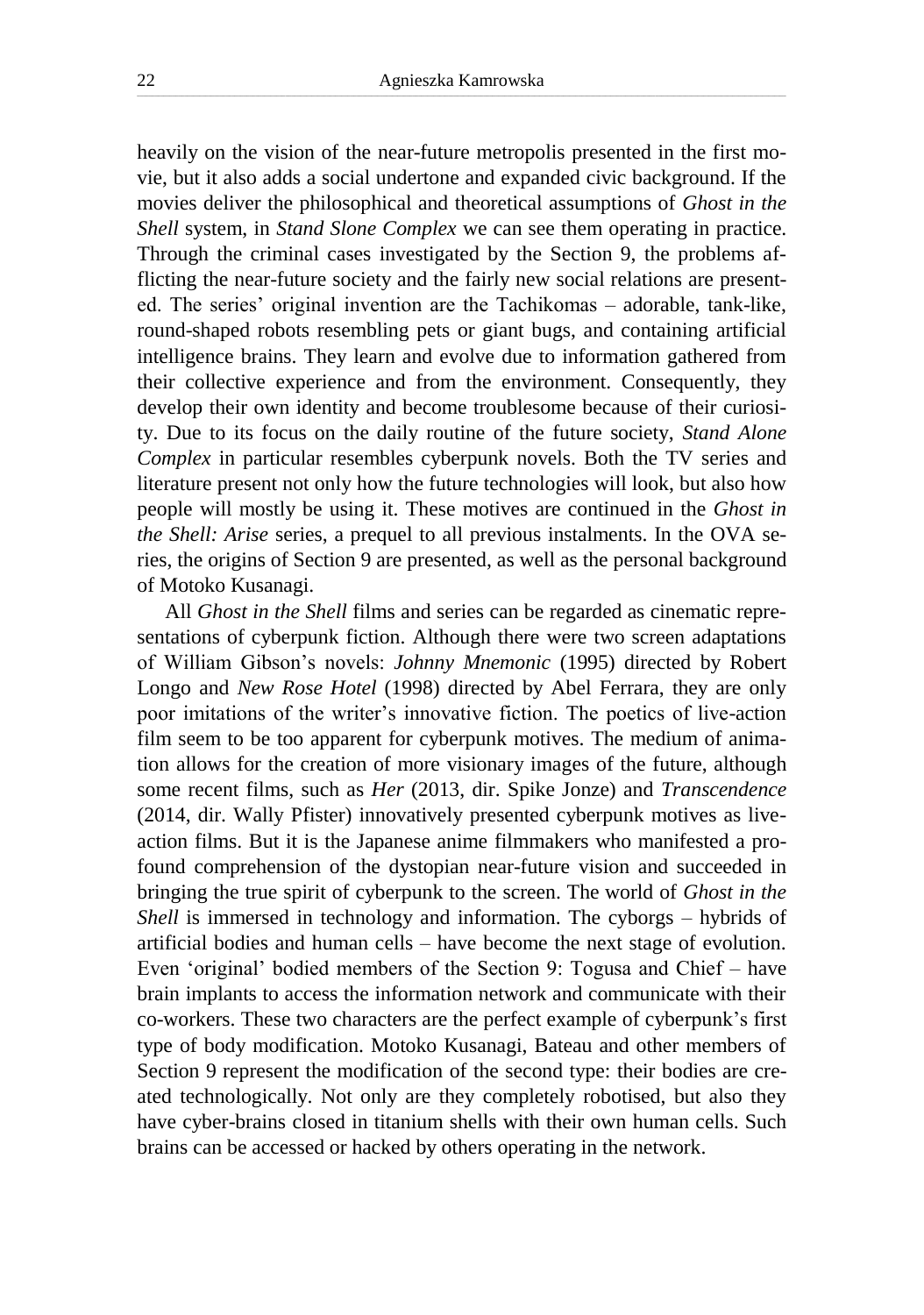Through this character [Kusanagi] Oshii shows that as technology becomes a larger part of our everyday lives, it can inscribe us with new circles of control. […] Oshii problematizes the progression of technology in a very technological fashion, through his use of sophisticated computer animation. He examined the downfalls of technology without succumbing to paranoia or seeming a Luddite<sup>33</sup>.

Such an ambivalent approach towards technology is also distinctive for cyberpunk writers.

#### THE CITY OF INFORMATION

The network itself is presented in the *Ghost in the Shell* movies in a unique and original manner. It is a second, parallel universe, which can be entered by people with brain implants. Motoko Kusanagi can exist and operate in those two worlds simultaneously. Frequently she 'walks around' cyberspace looking for an answer to her questions. One episode of the TV series is entirely set in a chat-room, where users talk about the virus that attacked some security officers' brains. The chat room is presented as a kind of talk-show studio and all the users have humanlike avatars. The data, like video files, have visible material manifestations. The Puppet Master from the first movie represents the idea of bodiless consciousness born in the sea of information which was described in *Neuromancer* as Wintermute - Artificial Intelligence. The notion of AI is very contemporary, for example, the U.S. Department of Defence alone has devoted half a billion dollars a year to AI research every year since 1985. Just like Gibsonian cyberspace, the information network in anime has an architectural structure and frequently merges with the images of city streets and buildings. "[Cyberspace is] the simulation of cityplace where all cities reside as subroutines in the hypercity of data representation, a hyperreality that has given rise to its own underground of Rastafarian data pirates (Sterling) and deck cowboys (Gibson)"<sup>34</sup>. The internal city systems are presented as parts of the information network and can be accessed and manipulated. The notion of cyberspace being the tool of observation is common for Japanese filmmakers and cyberpunks. "Issues of privacy and surveillance are closely tied into the progress of technology in Oshii's films. As technological sophistication increases, concerns that privacy will be eroded arise"<sup>35</sup>. The city of Newport, where the action takes place, is overflowing with infor-

<sup>33</sup> B. Ruh, *Stray Dog of Anime...*, op. cit., p. 10.

<sup>34</sup> D. Porush, *Frothing the Synaptic Bath: What Puts the Punk in Cyberpunk?*, [in:] *Fiction 2000...*, op. cit., p. 256.

<sup>35</sup> B. Ruh, *Stray Dog of Anime...*, op. cit., p. 10.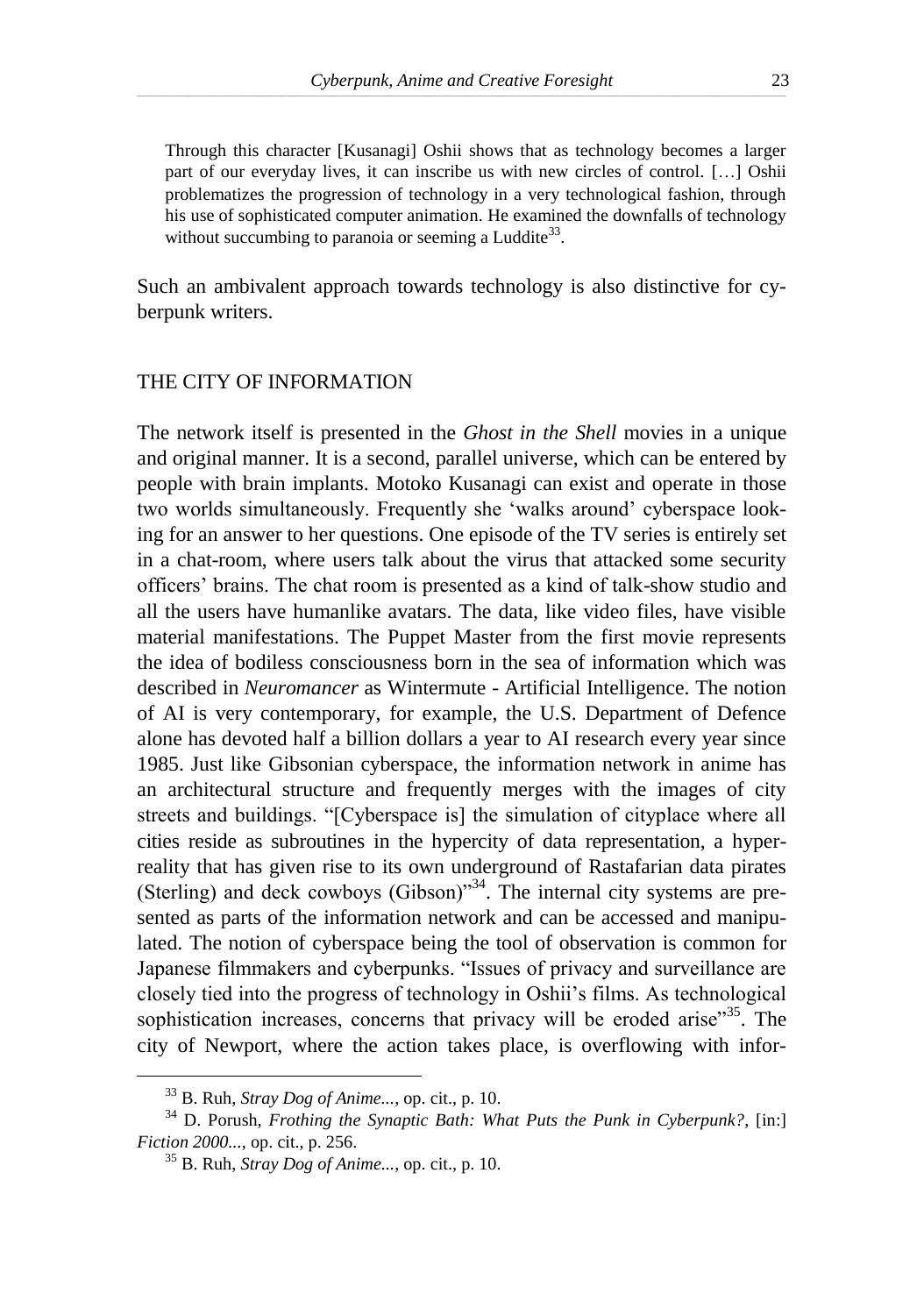mation. The information itself is embodied by omnipresent water which floods the parts of the city, flows in canals and ocean harbours, and pours with rain. As the movie's art designer Takeuchi Atsushi explains:

*Ghost in the Shell* does not have a definite chosen set, but in terms of street scenes and general atmosphere, it is obvious that Hong Kong is the model. Such a choice has, of course, something to do with the theme: on the streets there flows an excess or a flood of information, along with everything this excess brings out. The modern city is swamped with billboards, neon lights and symbols... As people live in this information deluge, the streets will have to be depicted accordingly as being flooded...<sup>36</sup>

The movies show the city in long, contemplative scenes. The images of dilapidated buildings, littered streets, bright advertisements and neon lights pass slowly in front of the viewers' eyes, just like the descriptions of the urban sprawl in Gibson's novels.

The motives of body modification, information network and overcrowded city space in anime are not the only borrowings from cyberpunk fiction. The technological and sociological themes underlying *Ghost in the Shell* and cyberpunk novels are the same. The animators and writers derive their vision of the future from the present. They take notions from today's reality and extrapolate them into the near-future to show their possible consequences. Both cyberpunk novels and anime deal with the results of computerisation and a subsequent accumulation of data. Due to data overproduction the memory systems have begun their own independent existence in the information network – the parallel universe. People have started to alter their brains to get direct access to the world of data and by so doing, they begin to exist in the two worlds simultaneously. Then they have transferred their earthly dealings into cyberspace and new phenomena such as cybernetic crimes, brainhacking, erasing or falsifying memories have arisen. The information has become the most valuable monetary unit, so many criminal and economical activities have moved into cyberspace, and technology has become the most powerful weapon. But cyberpunk in anime presents not only the future changes in economy, environment and human organism, but also the changes in the human psyche, in the ways of perceiving the outside world, and in relations with this world.

<sup>36</sup> W. K. Yuen, *On the Edge of Spaces: Blade Runner, Ghost in the Shell, and Hong Kong's Cityscape*, "Science Fiction Studies 80", Volume 27, Part 1 – March 2000 [online] http://www.incunabula.org/greylodge/Grey%20Lodge%20Occult%20Review%20Vol%20 I%20Issue%20VI.pdf [access: 6.06.2014]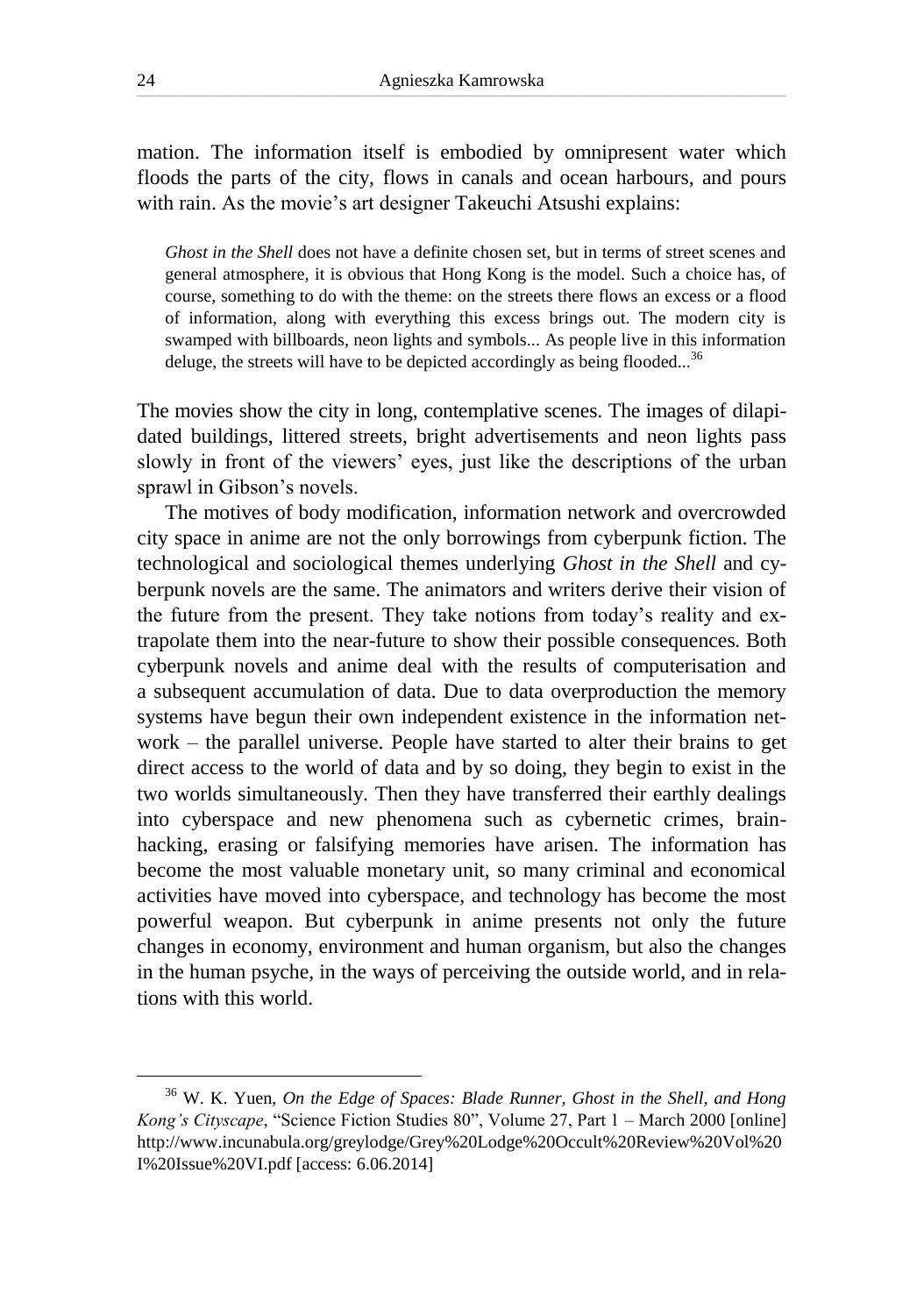#### **CONCLUSION**

"Regardless of the era, it is a fundamental principle of entertainment to depict cultural change". This quote can be easily assigned to one of the famous cultural critics, yet it was spoken by Tachikoma – a robot in the *Stand Alone Complex* anime series. "For humans, through interaction with robots, the concept of 'life' is changing. The ones who are changing are probably humans, not robots" – continues Tachikoma. The words of the robot may be interpreted as the definition of the futures studies' content: change. Change is the crucial element of all visions of the future. We can relate to these visions only by comparing them to what we know. One of the ways of conceptualising the future is by thinking how and what will *change*. Art, especially film and literature, provides us with ready images of the future and the changes which those visions propose. Consequently, it also provides us with the outcome of those changes. From fictional images we can find out how artists perceive the future, what they stress as the crucial elements of their visions. Creating fictional visions of the future is a "safe" and convenient method of foresight because there are very few limitations. Those visions are very valuable from a critical and analytic perspective because they provide ready-made scenarios which may serve as a research field.

#### BIBLIOGRAPHY

- 1. Anderson Ch., *Is Japan Still the Future?*, "Wired", Issue 9.09, September 2001 [online] http://www.wired.com/wired/archive/9.09/japan.html [access: 6.06.2014].
- 2. Ballard J. G., *Crash*, London 1995.
- 3. Cavallaro D., *Cyberpunk and Cyberculture. Science Fiction and the Work of William Gibson*, London, New Brunswick NJ 2000.
- 4. *Fiction 2000: Cyberpunk and the Future of Narrative*, eds. T. Shippey, G. Slusser, Athens, London 1992.
- 5. Gibson W., *Burning Chrome*, New York 1982.
- 6. Gibson W., *My Own Private Tokyo*, "Wired", Issue 9.09, September 2001 [online] http://archive.wired.com/wired/archive/9.09/gibson.html [access: 6.06.2014].
- 7. Gibson W., *Neuromancer*, New York 1984.
- 8. Hayles N. K., *How We Become Posthuman. Virtual Bodies in Cybernetics, Literature, and Informatics*, Chicago, London 1999.
- 9. Kellner D., *Media Culture: Cultural Studies, Identity and Politics Between the Modern and the Postmodern*, New York 1995.
- 10. Lanier B. M., Cerf V. G., Clark D., Kahn R. E., Kleinrock L., Lynch D. C., Postel J., Roberts L. G. & Wolff S., *A Brief History of the Internet*, [online] http://www.isoc.org/ internet/history/brief.shtml [access: 05.06.2014].
- 11. *Mirrorshades: The Cyberpunk Anthology*, ed. B. Sterling, New York 1986.